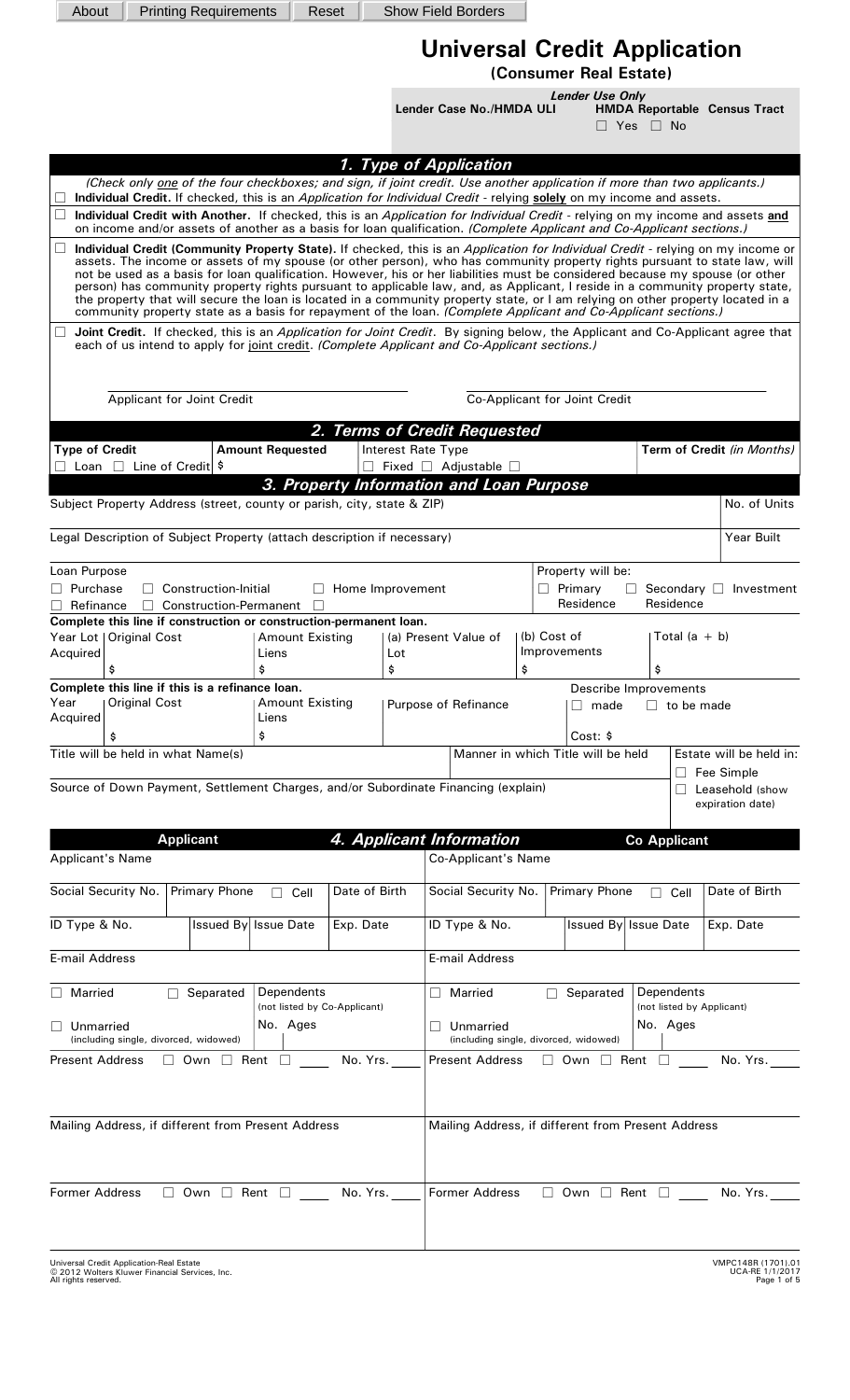|                                                                                                                                                                                                                                                                                                                                                                                                                                                                                                                                          | <b>Applicant</b>               |                     |                                 |                                 |                                   | 5. Employment Information                                                                                                       |                      | <b>Co Applicant</b>            |                                             |                                |  |
|------------------------------------------------------------------------------------------------------------------------------------------------------------------------------------------------------------------------------------------------------------------------------------------------------------------------------------------------------------------------------------------------------------------------------------------------------------------------------------------------------------------------------------------|--------------------------------|---------------------|---------------------------------|---------------------------------|-----------------------------------|---------------------------------------------------------------------------------------------------------------------------------|----------------------|--------------------------------|---------------------------------------------|--------------------------------|--|
| Name & Address of Employer □ Self Employed                                                                                                                                                                                                                                                                                                                                                                                                                                                                                               |                                |                     | Yrs. on this job                |                                 |                                   | Name & Address of Employer □ Self Employed                                                                                      |                      |                                |                                             | Yrs. on this job               |  |
|                                                                                                                                                                                                                                                                                                                                                                                                                                                                                                                                          |                                |                     | Yrs. employed in this           |                                 |                                   |                                                                                                                                 |                      |                                |                                             | Yrs. employed in this          |  |
|                                                                                                                                                                                                                                                                                                                                                                                                                                                                                                                                          |                                |                     | line of<br>work/profession      |                                 |                                   |                                                                                                                                 |                      |                                |                                             | line of<br>work/profession     |  |
| Position/Title/Type of Business                                                                                                                                                                                                                                                                                                                                                                                                                                                                                                          | <b>Business Phone</b>          |                     |                                 | Position/Title/Type of Business |                                   |                                                                                                                                 |                      | <b>Business Phone</b>          |                                             |                                |  |
|                                                                                                                                                                                                                                                                                                                                                                                                                                                                                                                                          |                                |                     |                                 |                                 |                                   |                                                                                                                                 |                      |                                |                                             |                                |  |
| If employed in current position for less than two years or if currently employed in more than one position, complete the following:<br>Name & Address of Employer $\Box$ Self Employed Dates (from - to) Name & Address of Employer $\Box$ Self Employed                                                                                                                                                                                                                                                                                 |                                |                     |                                 |                                 |                                   |                                                                                                                                 |                      |                                |                                             | Dates (from - to)              |  |
|                                                                                                                                                                                                                                                                                                                                                                                                                                                                                                                                          |                                |                     |                                 |                                 |                                   |                                                                                                                                 |                      |                                |                                             |                                |  |
|                                                                                                                                                                                                                                                                                                                                                                                                                                                                                                                                          |                                |                     | <b>Business Phone</b>           |                                 |                                   |                                                                                                                                 |                      |                                |                                             | <b>Business Phone</b>          |  |
| Position/Title/Type of Business                                                                                                                                                                                                                                                                                                                                                                                                                                                                                                          | <b>Gross Monthly</b><br>Income |                     | Position/Title/Type of Business |                                 |                                   |                                                                                                                                 |                      | <b>Gross Monthly</b><br>Income |                                             |                                |  |
| Name & Address of Employer □ Self Employed                                                                                                                                                                                                                                                                                                                                                                                                                                                                                               |                                |                     | \$<br>Dates (from - to)         |                                 |                                   | Name & Address of Employer □ Self Employed                                                                                      |                      |                                | \$                                          | Dates (from - to)              |  |
|                                                                                                                                                                                                                                                                                                                                                                                                                                                                                                                                          |                                |                     |                                 |                                 |                                   |                                                                                                                                 |                      |                                |                                             |                                |  |
|                                                                                                                                                                                                                                                                                                                                                                                                                                                                                                                                          |                                |                     | <b>Business Phone</b>           |                                 |                                   |                                                                                                                                 |                      |                                |                                             | <b>Business Phone</b>          |  |
| Position/Title/Type of Business                                                                                                                                                                                                                                                                                                                                                                                                                                                                                                          |                                |                     | <b>Gross Monthly</b><br>Income  |                                 |                                   | Position/Title/Type of Business                                                                                                 |                      |                                |                                             | <b>Gross Monthly</b><br>Income |  |
|                                                                                                                                                                                                                                                                                                                                                                                                                                                                                                                                          |                                |                     |                                 |                                 |                                   |                                                                                                                                 |                      |                                | \$                                          |                                |  |
| <b>Gross Monthly</b>                                                                                                                                                                                                                                                                                                                                                                                                                                                                                                                     |                                |                     |                                 |                                 |                                   | 6. Monthly Income and Combined Housing Expense Information<br><b>Combined Monthly</b>                                           |                      |                                |                                             |                                |  |
| Income                                                                                                                                                                                                                                                                                                                                                                                                                                                                                                                                   | <b>Applicant</b>               |                     | <b>Co-Applicant</b>             |                                 | Total                             | <b>Housing Expense</b>                                                                                                          |                      | <b>Present</b>                 |                                             | Proposed                       |  |
| Base Empl. Income*                                                                                                                                                                                                                                                                                                                                                                                                                                                                                                                       | \$                             | \$                  |                                 | \$                              |                                   | Rent                                                                                                                            | \$                   |                                |                                             |                                |  |
| Overtime                                                                                                                                                                                                                                                                                                                                                                                                                                                                                                                                 | \$                             | \$                  |                                 | \$                              |                                   | First Mortgage (P&I)                                                                                                            | I\$                  |                                |                                             |                                |  |
| <b>Bonuses</b>                                                                                                                                                                                                                                                                                                                                                                                                                                                                                                                           | \$                             | \$                  |                                 | \$                              |                                   | Other Financing (P&I)  \$                                                                                                       |                      |                                | \$                                          |                                |  |
| Commissions                                                                                                                                                                                                                                                                                                                                                                                                                                                                                                                              | \$                             | \$                  | \$                              |                                 | <b>Hazard Insurance</b>           |                                                                                                                                 | \$                   |                                |                                             |                                |  |
| Dividends/Interest                                                                                                                                                                                                                                                                                                                                                                                                                                                                                                                       | \$                             | \$                  | \$                              |                                 | <b>Real Estate Taxes</b>          |                                                                                                                                 | \$                   |                                |                                             | \$                             |  |
| Net Rental Income                                                                                                                                                                                                                                                                                                                                                                                                                                                                                                                        | Ş                              | \$                  |                                 | Ş                               |                                   | Mortgage Insurance $ \$$                                                                                                        |                      |                                | Ş                                           |                                |  |
| Other<br>(before completing, see<br>the notice in "Describe<br>Other Income," below)                                                                                                                                                                                                                                                                                                                                                                                                                                                     |                                |                     |                                 | Ś                               |                                   | Homeowner Assn.<br>Dues                                                                                                         | \$                   |                                | Ś                                           |                                |  |
|                                                                                                                                                                                                                                                                                                                                                                                                                                                                                                                                          |                                |                     |                                 |                                 |                                   | Other                                                                                                                           | \$                   |                                | \$                                          |                                |  |
| Total<br>* Self Employed Applicant(s) may be required to provide additional documentation such as tax returns and financial statements.                                                                                                                                                                                                                                                                                                                                                                                                  | \$                             | \$                  |                                 | \$                              |                                   | Total                                                                                                                           | \$                   |                                | \$                                          |                                |  |
| <b>Describe Other</b><br><b>Income</b><br>A/C                                                                                                                                                                                                                                                                                                                                                                                                                                                                                            |                                |                     |                                 |                                 |                                   | Notice: Alimony, child support, or separate maintenance<br>income need not be revealed if the Applicant (A) or Co-Applicant (C) |                      |                                | <b>Monthly Amount</b>                       |                                |  |
|                                                                                                                                                                                                                                                                                                                                                                                                                                                                                                                                          |                                |                     |                                 |                                 |                                   | does not choose to have it considered for repaying this loan.                                                                   |                      | \$                             |                                             |                                |  |
|                                                                                                                                                                                                                                                                                                                                                                                                                                                                                                                                          |                                |                     |                                 |                                 |                                   |                                                                                                                                 |                      | \$                             |                                             |                                |  |
|                                                                                                                                                                                                                                                                                                                                                                                                                                                                                                                                          |                                |                     |                                 |                                 | 7. Assets and Liabilities         |                                                                                                                                 |                      | \$                             |                                             |                                |  |
| This Statement and any applicable supporting schedules may be completed jointly by both married and unmarried Co-Applicants if<br>their assets and liabilities are sufficiently joined so that the Statement can be meaningfully and fairly presented on a combined<br>basis; otherwise, separate Statements and Schedules are required. If the Co-Applicant section was completed about a<br>non-applicant spouse or other person, this Statement and supporting schedules must also be completed about that spouse or<br>other person. |                                |                     |                                 |                                 |                                   |                                                                                                                                 | Completed            | $\Box$ Jointly $\Box$          |                                             | Not Jointly                    |  |
| Schedule of Real Estate Owned. (If additional properties are owned, use continuation sheet.)<br><b>Property Address</b><br>(enter S if sold, PS if pending sale,<br>R if rental for income or O for other) $\blacktriangledown$                                                                                                                                                                                                                                                                                                          |                                | Type of<br>Property |                                 | Present<br><b>Market Value</b>  | Amount of<br>Mortgages &<br>Liens | Gross Rental<br>Income                                                                                                          | Mortgage<br>Payments |                                | Insurance,<br>Maintenance,<br>Taxes & Misc. | <b>Net Rental</b><br>Income    |  |
|                                                                                                                                                                                                                                                                                                                                                                                                                                                                                                                                          |                                |                     | \$                              |                                 | \$                                | \$                                                                                                                              | \$                   | \$                             |                                             | \$                             |  |
|                                                                                                                                                                                                                                                                                                                                                                                                                                                                                                                                          |                                |                     | \$                              |                                 | \$                                | \$                                                                                                                              | \$                   | \$                             |                                             | \$                             |  |
|                                                                                                                                                                                                                                                                                                                                                                                                                                                                                                                                          |                                |                     | \$                              |                                 | \$                                | \$                                                                                                                              | \$                   | \$                             |                                             | \$                             |  |
|                                                                                                                                                                                                                                                                                                                                                                                                                                                                                                                                          |                                |                     | Totals $ \$$                    |                                 | \$                                | \$                                                                                                                              | \$                   |                                |                                             | \$                             |  |
| List any additional names under which credit has previously been received and indicate appropriate creditor name(s) and account<br>number(s):                                                                                                                                                                                                                                                                                                                                                                                            |                                |                     |                                 |                                 |                                   |                                                                                                                                 |                      |                                |                                             |                                |  |
|                                                                                                                                                                                                                                                                                                                                                                                                                                                                                                                                          | <b>Alternate Name</b>          |                     |                                 |                                 | <b>Creditor Name</b>              |                                                                                                                                 |                      | <b>Account Number</b>          |                                             |                                |  |

Universal Credit Application-Real Estate VMPC148R [\(1701\).01](https://1701).01)  2012 Wolters Kluwer Financial Services, Inc. UCA-RE 1/1/2017 All rights reserved. -

VMPC148R (1701).01<br>UCA-RE 1/1/2017<br>Page 2 of 5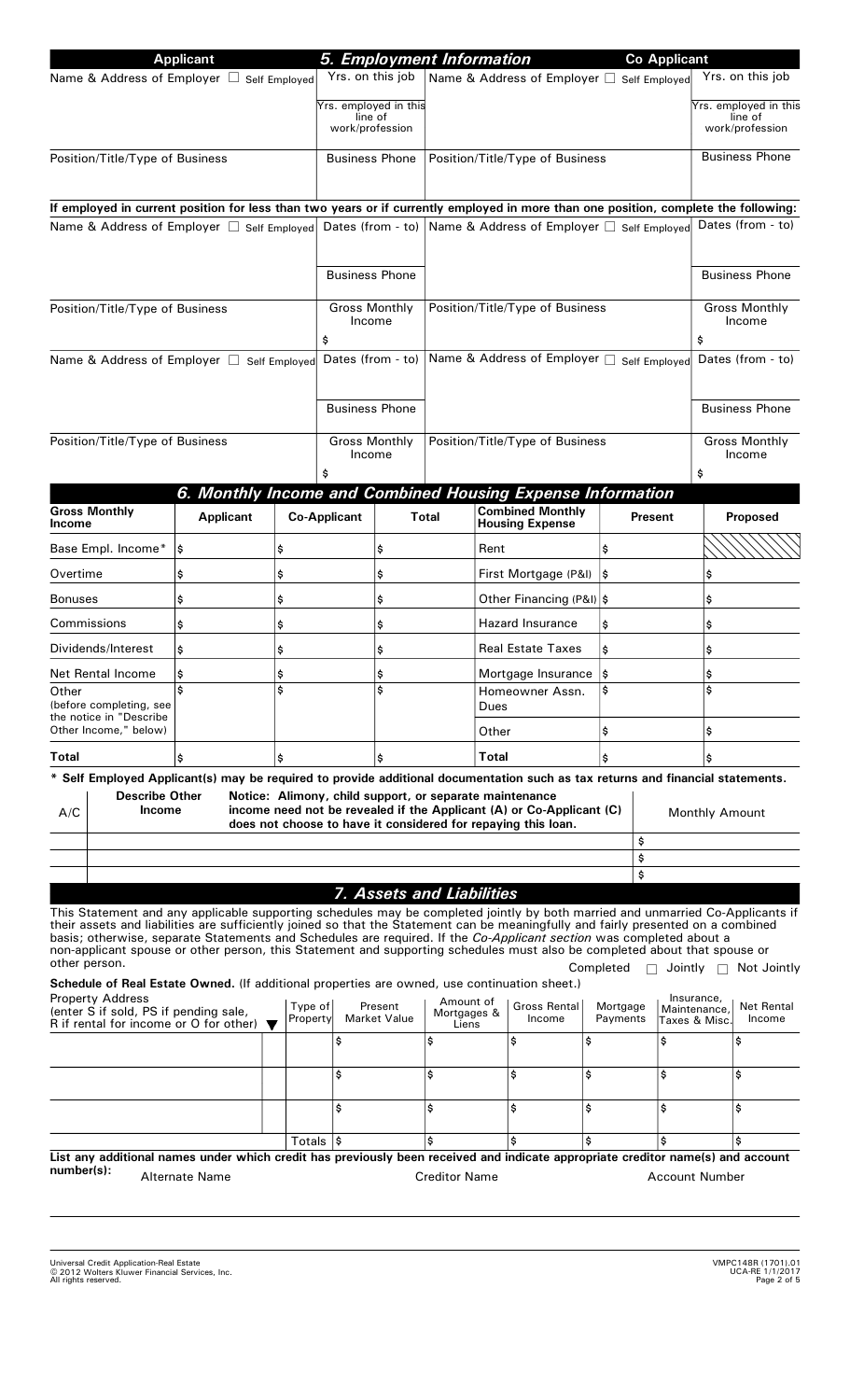|                                                                                                                           |                        | 7. Assets and Liabilities (Continued)                                                                                                                                                                                                                                                                                                                    |                                                    |                                               |  |  |  |  |  |
|---------------------------------------------------------------------------------------------------------------------------|------------------------|----------------------------------------------------------------------------------------------------------------------------------------------------------------------------------------------------------------------------------------------------------------------------------------------------------------------------------------------------------|----------------------------------------------------|-----------------------------------------------|--|--|--|--|--|
| <b>Assets</b>                                                                                                             | <b>Cash or Market</b>  | Liabilities and Pledged Assets. List the creditor's name, address, and                                                                                                                                                                                                                                                                                   |                                                    |                                               |  |  |  |  |  |
| Description<br>Cash deposit toward purchase<br>held by:                                                                   | Value<br>\$            | account number for all outstanding debts, including automobile loans,<br>revolving charge accounts, real estate loans, alimony, child support, stock<br>pledges, etc. Use continuation sheet, if necessary. Indicate by (*) those<br>liabilities, which will be satisfied upon sale of real estate owned or upon<br>refinancing of the subject property. |                                                    |                                               |  |  |  |  |  |
|                                                                                                                           |                        |                                                                                                                                                                                                                                                                                                                                                          |                                                    |                                               |  |  |  |  |  |
| List checking and savings accounts below                                                                                  |                        | <b>Liabilities</b>                                                                                                                                                                                                                                                                                                                                       | <b>Monthly Payment &amp;</b><br>Months Left to Pay | <b>Unpaid Balance</b>                         |  |  |  |  |  |
| Name and address of Bank, S&L, or Credit Union                                                                            |                        | Name and address of Company                                                                                                                                                                                                                                                                                                                              | \$ Payment/<br><b>Months</b>                       | \$                                            |  |  |  |  |  |
|                                                                                                                           |                        |                                                                                                                                                                                                                                                                                                                                                          |                                                    |                                               |  |  |  |  |  |
| Acct. no.                                                                                                                 | \$                     | Acct. no.                                                                                                                                                                                                                                                                                                                                                | Revolving                                          |                                               |  |  |  |  |  |
| Name and address of Bank, S&L, or Credit Union                                                                            |                        | Name and address of Company                                                                                                                                                                                                                                                                                                                              | \$ Payment/<br><b>Months</b>                       | \$                                            |  |  |  |  |  |
| Acct. no.                                                                                                                 | \$                     | Acct. no.                                                                                                                                                                                                                                                                                                                                                |                                                    |                                               |  |  |  |  |  |
| Name and address of Bank, S&L, or Credit Union                                                                            |                        | Name and address of Company                                                                                                                                                                                                                                                                                                                              | Revolving<br>\$ Payment/                           | \$                                            |  |  |  |  |  |
|                                                                                                                           |                        |                                                                                                                                                                                                                                                                                                                                                          | Months                                             |                                               |  |  |  |  |  |
| Acct. no.                                                                                                                 | \$                     | Acct. no.                                                                                                                                                                                                                                                                                                                                                | Revolving                                          |                                               |  |  |  |  |  |
| Name and address of Bank, S&L, or Credit Union                                                                            |                        | Name and address of Company                                                                                                                                                                                                                                                                                                                              | \$ Payment/                                        | \$                                            |  |  |  |  |  |
|                                                                                                                           |                        |                                                                                                                                                                                                                                                                                                                                                          | <b>Months</b>                                      |                                               |  |  |  |  |  |
| Acct. no.                                                                                                                 | \$                     | Acct. no.                                                                                                                                                                                                                                                                                                                                                | Revolving                                          |                                               |  |  |  |  |  |
| Stocks & Bonds (Company<br>name/number & description)                                                                     | \$                     | Name and address of Company                                                                                                                                                                                                                                                                                                                              | \$ Payment/<br><b>Months</b>                       | \$                                            |  |  |  |  |  |
|                                                                                                                           |                        | Acct. no.                                                                                                                                                                                                                                                                                                                                                | Revolving                                          |                                               |  |  |  |  |  |
| Life Insurance net cash value<br>Face amount: \$                                                                          | \$                     | Name and address of Company                                                                                                                                                                                                                                                                                                                              | \$ Payment/<br><b>Months</b>                       | \$                                            |  |  |  |  |  |
| <b>Subtotal Liquid Assets</b>                                                                                             | \$                     |                                                                                                                                                                                                                                                                                                                                                          |                                                    |                                               |  |  |  |  |  |
| Real estate owned<br>lenter market value from<br>schedule of real estate owned)                                           | \$                     | Acct. no.                                                                                                                                                                                                                                                                                                                                                | Revolving                                          |                                               |  |  |  |  |  |
|                                                                                                                           |                        | Name and address of Company                                                                                                                                                                                                                                                                                                                              | \$ Payment/                                        | \$                                            |  |  |  |  |  |
| Vested interest in retirement<br>fund                                                                                     | \$                     |                                                                                                                                                                                                                                                                                                                                                          | <b>Months</b>                                      |                                               |  |  |  |  |  |
| Net worth of business(es) owned s<br>(attach financial statement)                                                         |                        |                                                                                                                                                                                                                                                                                                                                                          |                                                    |                                               |  |  |  |  |  |
| Automobiles owned                                                                                                         | \$                     | Acct. no.<br>Alimony/Child Support/Separate                                                                                                                                                                                                                                                                                                              | Revolving<br>\$                                    |                                               |  |  |  |  |  |
| (make and year)                                                                                                           |                        | Maintenance Payments Owed to:<br><b>Job-Related Expense</b>                                                                                                                                                                                                                                                                                              | \$                                                 |                                               |  |  |  |  |  |
|                                                                                                                           |                        | (child care, union dues, etc.)                                                                                                                                                                                                                                                                                                                           |                                                    |                                               |  |  |  |  |  |
| Other Assets (itemize)                                                                                                    | \$                     |                                                                                                                                                                                                                                                                                                                                                          |                                                    |                                               |  |  |  |  |  |
| <b>Other Assets</b>                                                                                                       | \$                     | <b>Total Monthly Payments</b><br><b>Other Liabilities</b>                                                                                                                                                                                                                                                                                                | \$                                                 | \$                                            |  |  |  |  |  |
| (from continuation page, if any)                                                                                          |                        | (from continuation page, if any)                                                                                                                                                                                                                                                                                                                         | <b>Total</b>                                       |                                               |  |  |  |  |  |
| <b>Total</b><br>Assets (a)                                                                                                | \$                     | <b>Net Worth</b><br>\$<br>$(a - b)$                                                                                                                                                                                                                                                                                                                      | Liabilities (b)                                    | \$                                            |  |  |  |  |  |
|                                                                                                                           |                        | 8. Declarations                                                                                                                                                                                                                                                                                                                                          |                                                    |                                               |  |  |  |  |  |
| a. Are there any outstanding judgments<br>against you?<br>b. Have you been declared bankrupt<br>within the past 10 years? | Yes No<br>$\perp$<br>⊔ | Applicant Co-Applicant<br>Yes No<br>e. Have you directly or indirectly been<br>obligated on any loan which resulted<br>in foreclosure, transfer of title in lieu<br>of foreclosure, or judgment?                                                                                                                                                         |                                                    | Co-Applicant<br>Applicant<br>Yes No<br>Yes No |  |  |  |  |  |
| c. Have you had property foreclosed<br>upon or given title or deed in lieu<br>thereof in the last 7 years?                |                        | f. Are you presently delinquent or in<br>default on any Federal debt or any<br>other loan, mortgage, financial                                                                                                                                                                                                                                           |                                                    |                                               |  |  |  |  |  |
| d. Are you a party to a lawsuit?                                                                                          | $\mathsf{L}$           | obligation, bond, or loan guarantee?                                                                                                                                                                                                                                                                                                                     |                                                    | L                                             |  |  |  |  |  |

Universal Credit Application-Real Estate VMPC148R [\(1701\).01](https://1701).01)  2012 Wolters Kluwer Financial Services, Inc. UCA-RE 1/1/2017 All rights reserved. -

VMPC148R (1701).01<br>UCA-RE 1/1/2017<br>Page 3 of 5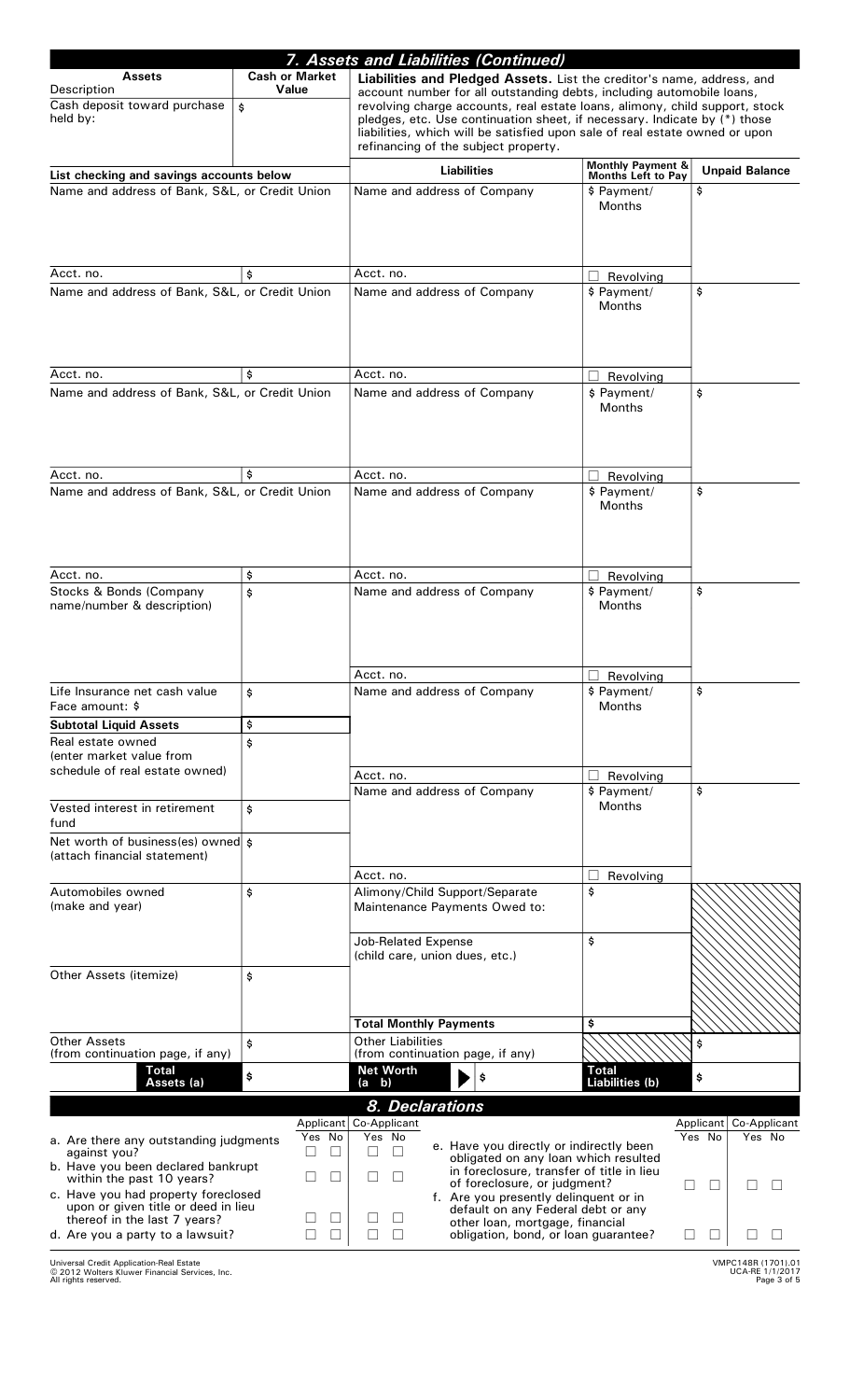|                                                                                                                                                                                                                                                                                                                                                                                                                                                                                                                                                                                                                                                                                                                                                                                                                                                                                                                                                                                                                                                                                                                                                                                                                                                                                                                                                                                                                                                                                                                                             |                          | 8. Declarations (Continued)                                                     |                                                      |
|---------------------------------------------------------------------------------------------------------------------------------------------------------------------------------------------------------------------------------------------------------------------------------------------------------------------------------------------------------------------------------------------------------------------------------------------------------------------------------------------------------------------------------------------------------------------------------------------------------------------------------------------------------------------------------------------------------------------------------------------------------------------------------------------------------------------------------------------------------------------------------------------------------------------------------------------------------------------------------------------------------------------------------------------------------------------------------------------------------------------------------------------------------------------------------------------------------------------------------------------------------------------------------------------------------------------------------------------------------------------------------------------------------------------------------------------------------------------------------------------------------------------------------------------|--------------------------|---------------------------------------------------------------------------------|------------------------------------------------------|
|                                                                                                                                                                                                                                                                                                                                                                                                                                                                                                                                                                                                                                                                                                                                                                                                                                                                                                                                                                                                                                                                                                                                                                                                                                                                                                                                                                                                                                                                                                                                             | Applicant   Co-Applicant |                                                                                 | Applicant   Co-Applicant                             |
| Yes No<br>g. Are you obligated to pay alimony, child                                                                                                                                                                                                                                                                                                                                                                                                                                                                                                                                                                                                                                                                                                                                                                                                                                                                                                                                                                                                                                                                                                                                                                                                                                                                                                                                                                                                                                                                                        | Yes No                   | m. Have you had an ownership interest in<br>a property in the last three years? | Yes No<br>Yes No<br>П<br>$\Box$                      |
| support, or separate maintenance?<br>h. Is any part of the down payment                                                                                                                                                                                                                                                                                                                                                                                                                                                                                                                                                                                                                                                                                                                                                                                                                                                                                                                                                                                                                                                                                                                                                                                                                                                                                                                                                                                                                                                                     | $\mathsf{L}$             | (1) What type of property did you                                               |                                                      |
| borrowed?<br>i. Are you a co-maker or endorser on a                                                                                                                                                                                                                                                                                                                                                                                                                                                                                                                                                                                                                                                                                                                                                                                                                                                                                                                                                                                                                                                                                                                                                                                                                                                                                                                                                                                                                                                                                         | $\vert \ \ \vert$        | own -- principal residence (PR),<br>second home (SH), or                        |                                                      |
| note?                                                                                                                                                                                                                                                                                                                                                                                                                                                                                                                                                                                                                                                                                                                                                                                                                                                                                                                                                                                                                                                                                                                                                                                                                                                                                                                                                                                                                                                                                                                                       | $\vert \ \ \vert$        | investment property (IP)?<br>(2) How did you hold title to the                  |                                                      |
| Are you a U.S. citizen?<br>П                                                                                                                                                                                                                                                                                                                                                                                                                                                                                                                                                                                                                                                                                                                                                                                                                                                                                                                                                                                                                                                                                                                                                                                                                                                                                                                                                                                                                                                                                                                | П<br>П                   | home -- solely by yourself (S),<br>jointly with your spouse (SP), or            |                                                      |
| k. Are you a permanent resident alien?<br>I. Do you intend to occupy the property                                                                                                                                                                                                                                                                                                                                                                                                                                                                                                                                                                                                                                                                                                                                                                                                                                                                                                                                                                                                                                                                                                                                                                                                                                                                                                                                                                                                                                                           |                          | jointly with another person (O)?<br>n. Are there any other equity loans on      |                                                      |
| as your primary residence?                                                                                                                                                                                                                                                                                                                                                                                                                                                                                                                                                                                                                                                                                                                                                                                                                                                                                                                                                                                                                                                                                                                                                                                                                                                                                                                                                                                                                                                                                                                  |                          | the property?                                                                   | $\Box$                                               |
|                                                                                                                                                                                                                                                                                                                                                                                                                                                                                                                                                                                                                                                                                                                                                                                                                                                                                                                                                                                                                                                                                                                                                                                                                                                                                                                                                                                                                                                                                                                                             |                          | 9. Continuation and Additional Information                                      |                                                      |
| Instructions. Use this section if you need more space to complete the Universal Credit Application. Mark "A" for Applicant<br>and "C" for Co-Applicant. Use this space if you answered "Yes" to any of the questions in Section 8.                                                                                                                                                                                                                                                                                                                                                                                                                                                                                                                                                                                                                                                                                                                                                                                                                                                                                                                                                                                                                                                                                                                                                                                                                                                                                                          |                          |                                                                                 |                                                      |
|                                                                                                                                                                                                                                                                                                                                                                                                                                                                                                                                                                                                                                                                                                                                                                                                                                                                                                                                                                                                                                                                                                                                                                                                                                                                                                                                                                                                                                                                                                                                             |                          | <b>10. Federal Notices</b>                                                      |                                                      |
| Important Information to Applicant(s). To help the government fight the funding of terrorism and money laundering                                                                                                                                                                                                                                                                                                                                                                                                                                                                                                                                                                                                                                                                                                                                                                                                                                                                                                                                                                                                                                                                                                                                                                                                                                                                                                                                                                                                                           |                          |                                                                                 |                                                      |
| activities, federal law requires all financial institutions to obtain, verify, and record information that identifies each person who<br>applies for a loan or opens an account.                                                                                                                                                                                                                                                                                                                                                                                                                                                                                                                                                                                                                                                                                                                                                                                                                                                                                                                                                                                                                                                                                                                                                                                                                                                                                                                                                            |                          |                                                                                 |                                                      |
| <b>What this means for you.</b> When you apply for a loan or open an account, we will ask for your name, address, date of birth,<br>and other information that will allow us to identify you. We may also ask to see your driver's license and/or other identifying                                                                                                                                                                                                                                                                                                                                                                                                                                                                                                                                                                                                                                                                                                                                                                                                                                                                                                                                                                                                                                                                                                                                                                                                                                                                         |                          |                                                                                 |                                                      |
| documents. In some instances, we may use outside sources to confirm the information. The information you provide is<br>protected by our privacy policy and federal law.                                                                                                                                                                                                                                                                                                                                                                                                                                                                                                                                                                                                                                                                                                                                                                                                                                                                                                                                                                                                                                                                                                                                                                                                                                                                                                                                                                     |                          |                                                                                 |                                                      |
| False Statements. By signing below, I/we fully understand that it is a federal crime punishable by fine or imprisonment, or<br>both, to knowingly make any false statements concerning any of the above facts as applicable under the provisions of Title 18,                                                                                                                                                                                                                                                                                                                                                                                                                                                                                                                                                                                                                                                                                                                                                                                                                                                                                                                                                                                                                                                                                                                                                                                                                                                                               |                          |                                                                                 |                                                      |
| United States Code, Section 1001, et seq.                                                                                                                                                                                                                                                                                                                                                                                                                                                                                                                                                                                                                                                                                                                                                                                                                                                                                                                                                                                                                                                                                                                                                                                                                                                                                                                                                                                                                                                                                                   |                          |                                                                                 |                                                      |
|                                                                                                                                                                                                                                                                                                                                                                                                                                                                                                                                                                                                                                                                                                                                                                                                                                                                                                                                                                                                                                                                                                                                                                                                                                                                                                                                                                                                                                                                                                                                             |                          | <b>11. State Notices</b>                                                        |                                                      |
| California Residents. Each applicant, if married, may apply for a separate account.<br>Massachusetts Residents. Under Massachusetts statute, Mass. Gen. L. ch. 184, Section 17B,                                                                                                                                                                                                                                                                                                                                                                                                                                                                                                                                                                                                                                                                                                                                                                                                                                                                                                                                                                                                                                                                                                                                                                                                                                                                                                                                                            |                          |                                                                                 |                                                      |
| you, the Applicant (and Co-Applicant) are entitled to know the following:<br>1. The responsibility of the attorney for the Mortgagee is to protect the interest of the<br>Mortgagee.<br>2. Mortgagors may, at their own expense, engage an attorney of their own selection to<br>represent their interests in the transaction.                                                                                                                                                                                                                                                                                                                                                                                                                                                                                                                                                                                                                                                                                                                                                                                                                                                                                                                                                                                                                                                                                                                                                                                                              |                          |                                                                                 |                                                      |
| For Home Equity Line of Credit. The current annual percentage rate for finance charges and, if<br>the rate may vary, a statement to that effect and of the circumstances under which the rate<br>may increase and whether there are any limitations on any such increase, as well as the<br>effects of any such increase; the conditions under which a finance charge may be imposed,<br>including the time period within which any credit extended may be repaid without incurring a<br>finance charge; whether any annual fee is charged and the amount of any such fee; and<br>whether any other charges or fees may be assessed, the purposes for which they are<br>assessed, and the amounts of any such charges or fees.                                                                                                                                                                                                                                                                                                                                                                                                                                                                                                                                                                                                                                                                                                                                                                                                              |                          |                                                                                 |                                                      |
| New York Residents. A consumer report may be ordered in connection with your application. Upon your request, we will inform<br>you whether or not a report was ordered. If a report was ordered, we will tell you the name and address of the consumer<br>reporting agency that provided the report. Subsequent reports may be ordered or utilized in connection with an update, renewal<br>or extension of credit for which you have applied.                                                                                                                                                                                                                                                                                                                                                                                                                                                                                                                                                                                                                                                                                                                                                                                                                                                                                                                                                                                                                                                                                              |                          |                                                                                 |                                                      |
| Ohio Residents. The Ohio laws against discrimination require all creditors make credit equally available to all creditworthy<br>customers, and that credit reporting agencies maintain separate credit histories on each individual upon request. The Ohio Civil<br>Rights Commission administers compliance with this law.<br>Any person who, with intent to defraud or knowing that he is facilitating a fraud against an insurer, submits an application or<br>files a claim containing a false or deceptive statement is guilty of insurance fraud.                                                                                                                                                                                                                                                                                                                                                                                                                                                                                                                                                                                                                                                                                                                                                                                                                                                                                                                                                                                     |                          |                                                                                 |                                                      |
| Texas Residents. The owner of the homestead is not required to apply the proceeds of the extension of credit to repay another<br>debt except debt secured by the homestead or debt to another lender.                                                                                                                                                                                                                                                                                                                                                                                                                                                                                                                                                                                                                                                                                                                                                                                                                                                                                                                                                                                                                                                                                                                                                                                                                                                                                                                                       |                          |                                                                                 |                                                      |
| Wisconsin Residents. Notice to Married Applicants. No provision of any marital property agreement, unilateral statement under<br>Wisc. Statutes §766.59 or a court decree under Wisc. Statutes §766.70 adversely affects the interest of the lender unless the<br>lender, prior to the time the credit is granted, is furnished a copy of the agreement, statement or decree or has actual knowledge<br>of the adverse provision when the obligation to the lender is incurred.<br>For married Wisconsin Residents. The credit being applied for, if granted, will be incurred in the interest of my marriage or family.<br>I understand the creditor may be required by law to give notice of this transaction to my spouse.                                                                                                                                                                                                                                                                                                                                                                                                                                                                                                                                                                                                                                                                                                                                                                                                               |                          |                                                                                 |                                                      |
|                                                                                                                                                                                                                                                                                                                                                                                                                                                                                                                                                                                                                                                                                                                                                                                                                                                                                                                                                                                                                                                                                                                                                                                                                                                                                                                                                                                                                                                                                                                                             |                          | 12. Acknowledgment and Agreement                                                |                                                      |
| Each of the undersigned specifically represents to Lender and to Lender's actual or potential agents, brokers, processors,<br>attorneys, insurers, servicers, successors and assigns and agrees and acknowledges that: (1) the information provided in this<br>application is true and correct as of the date set forth opposite my signature and that any intentional or negligent<br>misrepresentation of this information contained in this application may result in civil liability, including monetary damages, to any<br>person who may suffer any loss due to reliance upon any misrepresentation that I have made on this application, and/or in<br>criminal penalties including, but not limited to, fine or imprisonment or both under the provisions of Title 18, United States Code,<br>Sec. 1001, et seq.; (2) the loan requested pursuant to this application (the "Loan") will<br>on the property described in this application; (3) the property will not be used for any illegal or prohibited purpose or use; (4) all<br>statements made in this application are made for the purpose of obtaining a residential<br>occupied as indicated in this application; (6) the Lender, its servicers, successors or assigns may retain the original and/or an<br>electronic record of this application, whether or not the Loan is approved; (7) the Lender and its agents, brokers, insurers,<br>servicers, successors and assigns may continuously rely on the information contained in the application, and I am obligated to |                          |                                                                                 |                                                      |
| Universal Credit Application-Real Estate<br>© 2012 Wolters Kluwer Financial Services, Inc.<br>All rights reserved.                                                                                                                                                                                                                                                                                                                                                                                                                                                                                                                                                                                                                                                                                                                                                                                                                                                                                                                                                                                                                                                                                                                                                                                                                                                                                                                                                                                                                          |                          |                                                                                 | VMPC148R (1701).01<br>UCA-RE 1/1/2017<br>Page 4 of 5 |